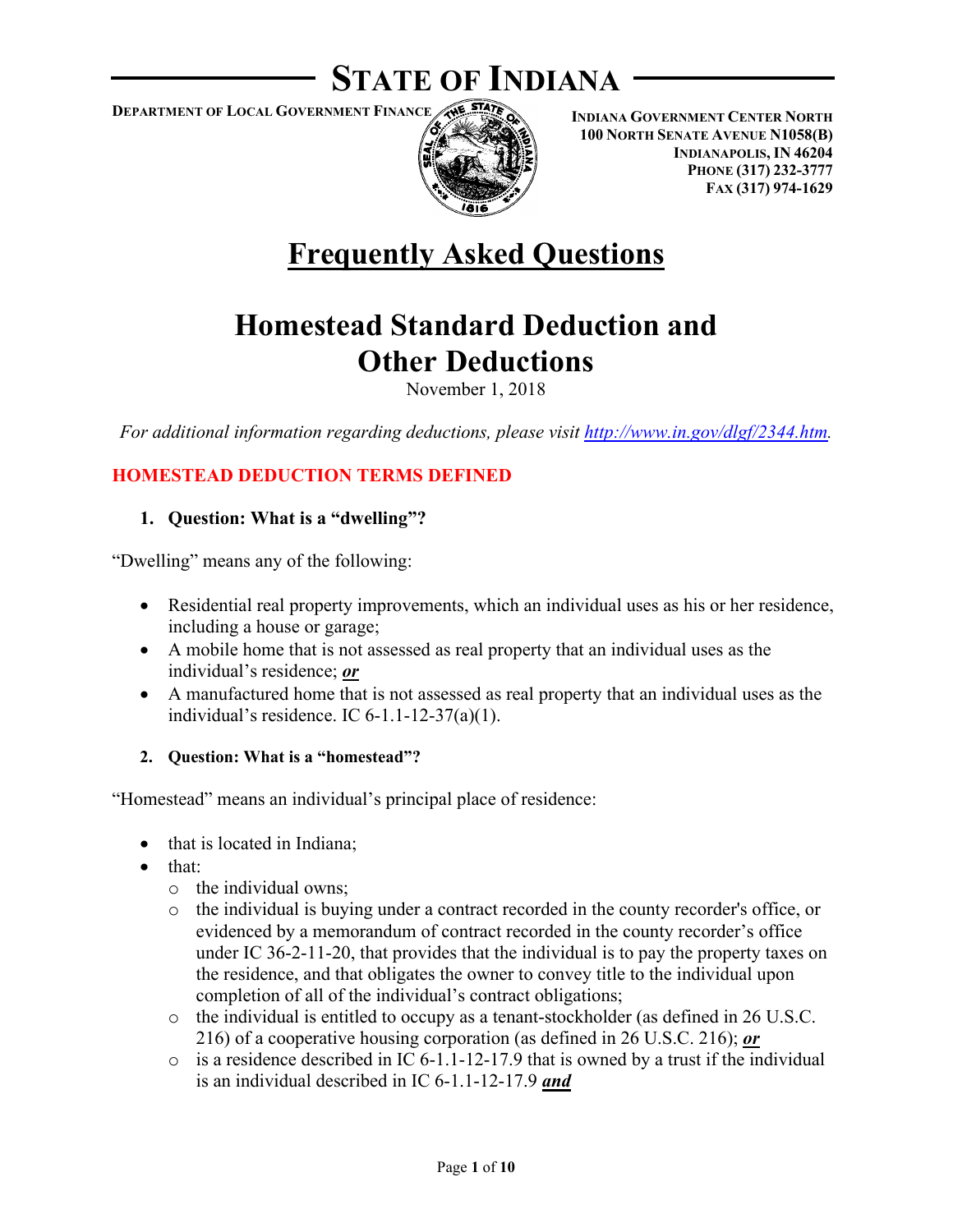• that consists of a dwelling (including residential yard structures attached to the dwelling such as decks, patios, gazebos or other residential yard structures not including a swimming pool) and the real estate (up to one (1) acre) that immediately surrounds that dwelling. IC 6-1.1-12-37(a)(2) and IC 6-1.1-12-37(m).

Except as provided in IC 6-1.1-12-37(k), the term "homestead" does not include property owned by a corporation, partnership, limited liability company or other entity. Per IC 6-1.1-12-37(k), "homestead" includes property that satisfies each of the following requirements:

- The property is located in Indiana and consists of a dwelling and the real estate (up to one (1) acre) that immediately surrounds that dwelling;
- The property is the principal place of residence of an individual;
- The property is owned by an entity other than an individual, tenant-stockholder or trust;
- The individual residing on the property is a shareholder, partner or member of the entity that owns the property; *and*
- The property was eligible for the homestead standard deduction on March 1, 2009.

## **3. Question: What is a "principal place of residence"?**

"Principal place of residence" means an individual's true, fixed, permanent home to which the individual has the intention of returning after an absence. 50 IAC 24-2-5.

## **DATES/DEADLINES**

#### **4. Question: What is the deadline by which deduction(s) applications must be filed in order to receive the deduction(s) for the following calendar year's property tax bills?**

With respect to real property, the application must be completed and dated in the calendar year for which the person wishes to obtain the deduction and filed with the county on or before January 5 of the immediately succeeding calendar year.

With respect to personal property mobile or manufactured homes, the application must be completed, dated, and filed with the county during the twelve (12) months before March 31 of each year for which the individual wishes to obtain the deduction.

## **5. Question: Does the December 31 application deadline change the "ASSESSMENT DATE" to December 31 as well? What if a property was vacant land on the assessment date (January 1) but has a home on it as of December 31?**

January 1 remains the assessment date for all real and personal property (except annually assessed personal property mobile/manufactured homes which are assessed January 1). Although a deduction applicant is not required to own a property as of January 1 in order to claim deductions on the property, it is still the assessment date.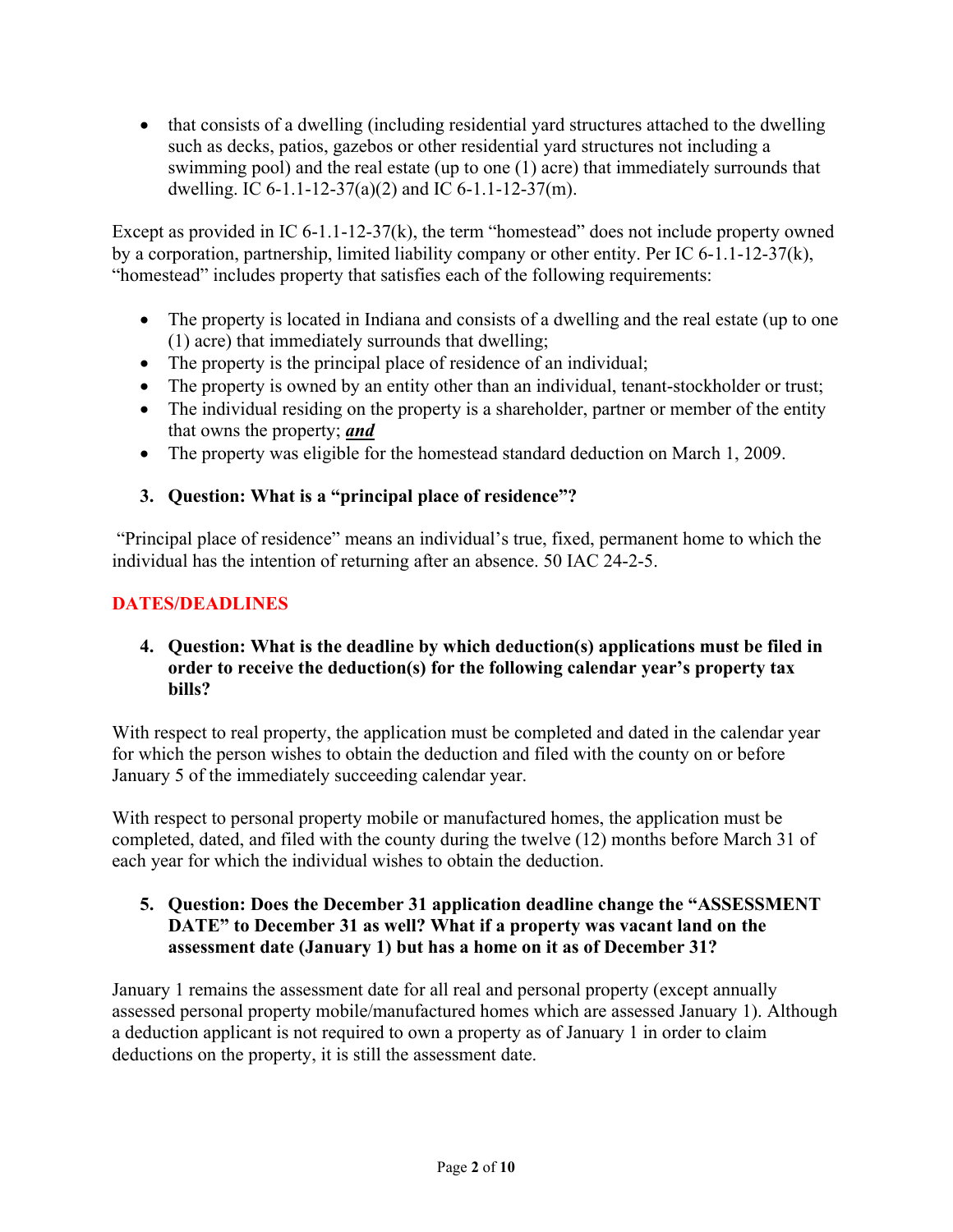If, after January 1, a person moves from a property that existed on January 1 to a property that did not exist on January 1 and the person applies for a homestead deduction for the second property, the deduction on that first property must be cancelled for that tax cycle. The person could potentially receive a homestead deduction on only the property that did not exist on January 1(IC 6-1.1-12-37(p)).

## **6. Question: In order for a deduction to apply, by which dates must the property be conveyed to the new owner?**

The conveyance resulting in ownership and the application for the deduction must be completed and dated during the calendar year (January 1 to December 31) and filed with the county on or before January 5 of the succeeding calendar year to receive the benefit of the deduction.

## **7. Question: At what point are the deductions removed? Which year?**

If the deduction is on the property as of the assessment date and the owner of the property becomes ineligible during the calendar year, the deduction should remain on the property for the property taxes due and payable in the following year and then be removed. For example, the homestead standard deduction is accurately applied to a property as of January 1, 2019, but the property owner becomes ineligible for the deduction on or before December 31, 2019. The homestead deduction should remain on the property for the 2019 pay 2020 property taxes and be removed for 2020 pay 2021 unless a new owner purchases the property and meets all eligibility requirements, including filing, for his own homestead standard deduction for 2020 pay 2021.

## **FORECLOSURES**

#### **8. Question: A taxpayer owned a house and had a homestead filed on it. In September 2018, it was foreclosed on and deeded to the bank. When should the homestead be removed?**

Assuming the homestead was accurately applied to the property as of January 1, 2018, the homestead deduction will be applied to the 2018 pay 2019 property taxes regardless of changes in ownership or eligibility which occurred later in the year. Because the bank will not be eligible to claim its own homestead on the property, the deduction should be removed from the property beginning with the 2019 pay 2020 property taxes unless a new owner purchases the property and meets all eligibility requirements, including filing, for his own homestead deduction.

## **APPLYING DEDUCTIONS TO SPLIT PARCELS**

## **9. Question: What about a buyer who purchased only one (1) acre and a house out of a larger tract of land? How is this to be handled regarding deductions?**

January 1 is still the assessment date for all real and personal property. This is particularly important to keep in mind with regards to "splits." Think of a "split" as when would it be in place for assessment purposes. In other words, use the January 1 assessment date as a cut-off – a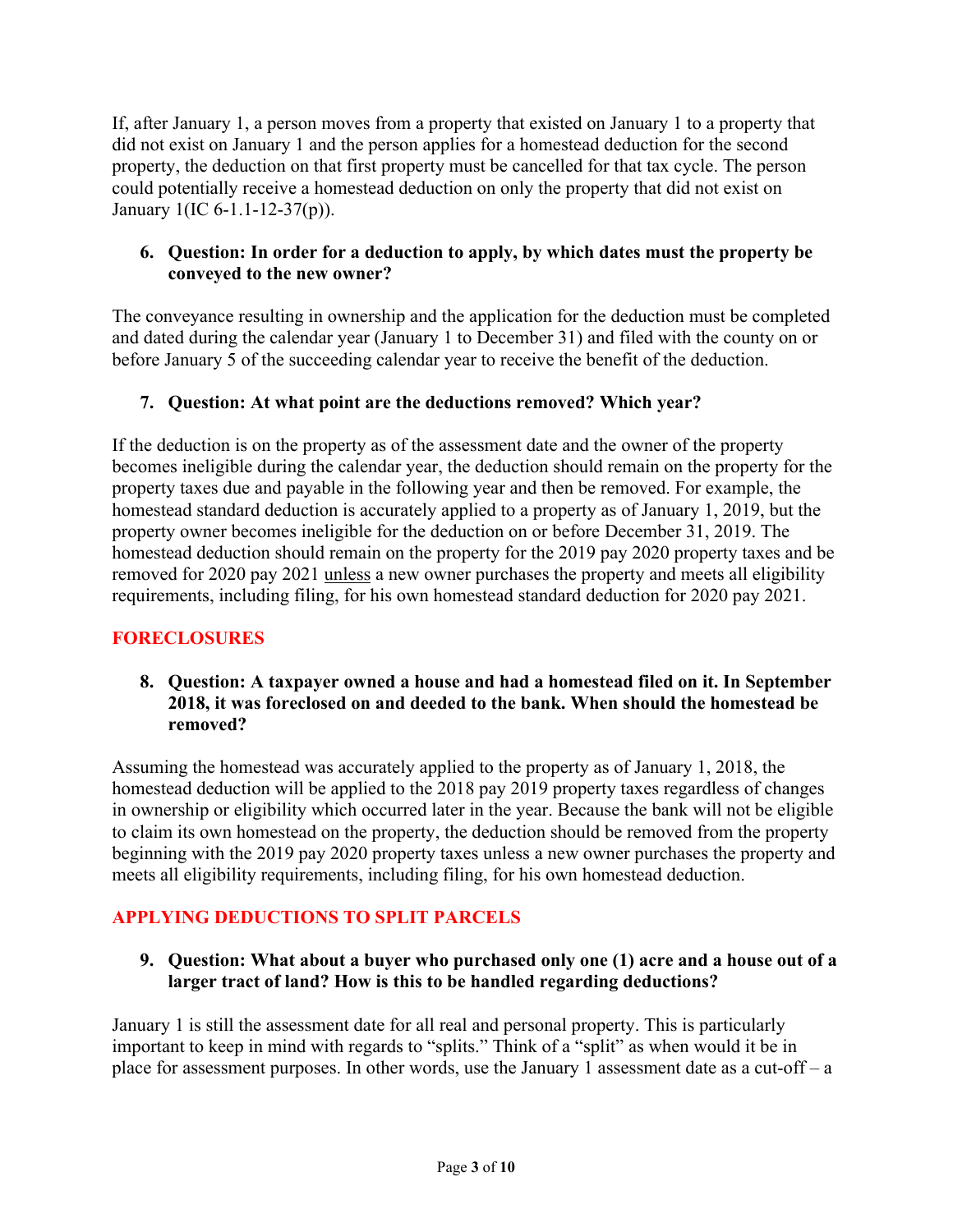"split" existing on or before the January 1, 2018 assessment date is effective for 2018 pay 2019. any "split" in place after the January 1, 2018 assessment date is for 2019 pay 2020.

Although the "split" may not be assessed as a separate property until the following year, if the property owner meets all eligibility requirements including the application deadlines, deductions may be applied to the property in the current year. For example, an individual purchases one (1) acre and a house from a larger parcel on January 2, 2019. The "split" will not take effect until 2019 pay 2020. However, the individual completes and dates the deduction application by December 31, 2018 and files it on or before January 5, 2019. Assuming the individual meets all eligibility requirements for those deductions, they will be applied to the parcel for the 2018 pay 2019 property taxes.

## **HOMESTEAD STANDARD DEDUCTION**

#### **10. Question: Who is eligible to claim a homestead standard deduction? Is a Limited Liability Company (LLC) eligible for the homestead standard deduction?**

Per IC  $6-1.1-12-37(a)(2)(B)$ , an individual who, on the assessment date or any date in the same year after an assessment date when an application is filed, either:

- (1) Owns the residence;
- (2) Is buying the residence under a contract, recorded in the county recorder's office, that provides that the individual is to pay the property taxes on the residence; or
- (3) Is entitled to occupy the residence as a tenant-stockholder (as defined in 26 U.S.C. 216) of a cooperative housing cooperation (as defined in 26 U.S.C. 216).

A trust is entitled to the homestead standard deduction for property consisting of a dwelling that is owned by the trust and occupied by an individual if the county auditor determines that the individual meets the following criteria under IC 6-1.1-12-17.9:

- (1) Upon verification in the body of the deed or otherwise, has either:
	- a. A beneficial interest in the trust; or
	- b. The right to occupy the real property rent free under the terms of a qualified personal residence trust created by the individual under United States Treasury Regulation  $25.2702 - 5(c)(2)$ ; and
- (2) Otherwise qualifies for the deduction; and
- (3) Would be considered the owner of the property under IC 6-1.1-1-9(g).

Per IC 6-1.1-12-37(k), a corporation, partnership, LLC or other entity may only receive the homestead standard deduction if the property satisfies the following requirements:

- (1) The property is located in Indiana and consists of a dwelling and the real estate (up to one (1) acre) that immediately surrounds that dwelling;
- (2) The property is the principal place of residence of an individual;
- (3) The property is owned by an entity other than an individual, tenant-stockholder or trust;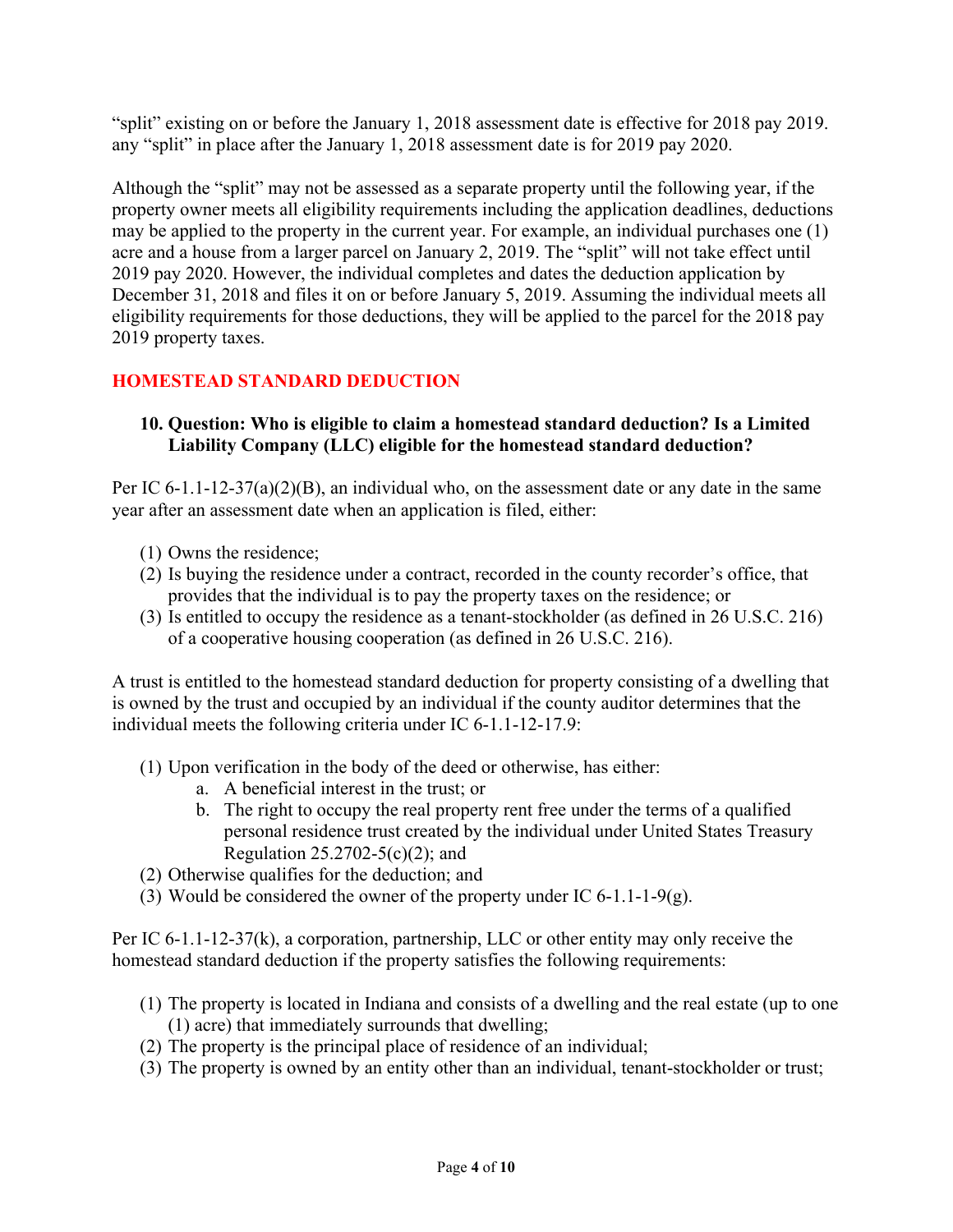- (4) The individual residing on the property is a shareholder, partner or member of the entity that owns the property; *and*
- (5) The property was eligible for the homestead standard deduction on March 1, 2009.

#### **11. Question: When someone applies for the homestead standard deduction do they have to be living in the property on or before December 31 to receive the deduction for the property taxes due and payable in the following year?**

The individual must meet all eligibility requirements on the date the deduction application is completed and dated. In order to receive a homestead deduction, the property must be the individual's "principal place of residence."

If the owner of the property on the assessment date had the deduction accurately applied to the property, the deduction will be applied to the property taxes due and payable in the following year. For example, the property owner accurately has the homestead deduction applied to the property as of January 1, 2018. The property owner then changes the use of the property to a rental later in the year. The homestead deduction will be applied to the 2018 pay 2019 property taxes although the property owner is no longer living on the property as of December 31, 2018. (The deduction will be removed for the 2019 pay 2020 property taxes.)

#### **12. Question: Does it matter if the previous owner of a home that a new owner is moving into has the homestead standard deduction?**

If the previous owner had the homestead deduction accurately applied to the property as of the assessment date, the new owner will receive the benefit of that deduction on the property taxes due and payable in the following year. For example, if the previous owner had the homestead deduction accurately applied to the property as of January 1, 2018, the new owner will receive the homestead deduction on the 2018 pay 2019 property taxes regardless of whether or not the new owner meets eligibility requirements or has filed his or her own deduction application. In order for the new owner to continue receiving the homestead deduction in 2019 pay 2020 and thereafter, the individual would need to meet all eligibility requirements and complete and date an application by December 31, 2019 and file the application by January 5, 2020.

#### **13. Question: Can more than one individual or married couple receive a homestead standard deduction for the same property in the same year?**

Only one (1) married couple may receive a homestead standard deduction for a particular homestead property in a year. However, if two unmarried individuals own a property and one of them uses that property as his or her homestead, that individual is not precluded from applying for the homestead deduction even if his or her co-owner receives a homestead deduction on another property where they live.

#### **14. Question: A married couple owns two homes. The husband and wife each claim to be living in a different home, can they both have a homestead standard deduction?**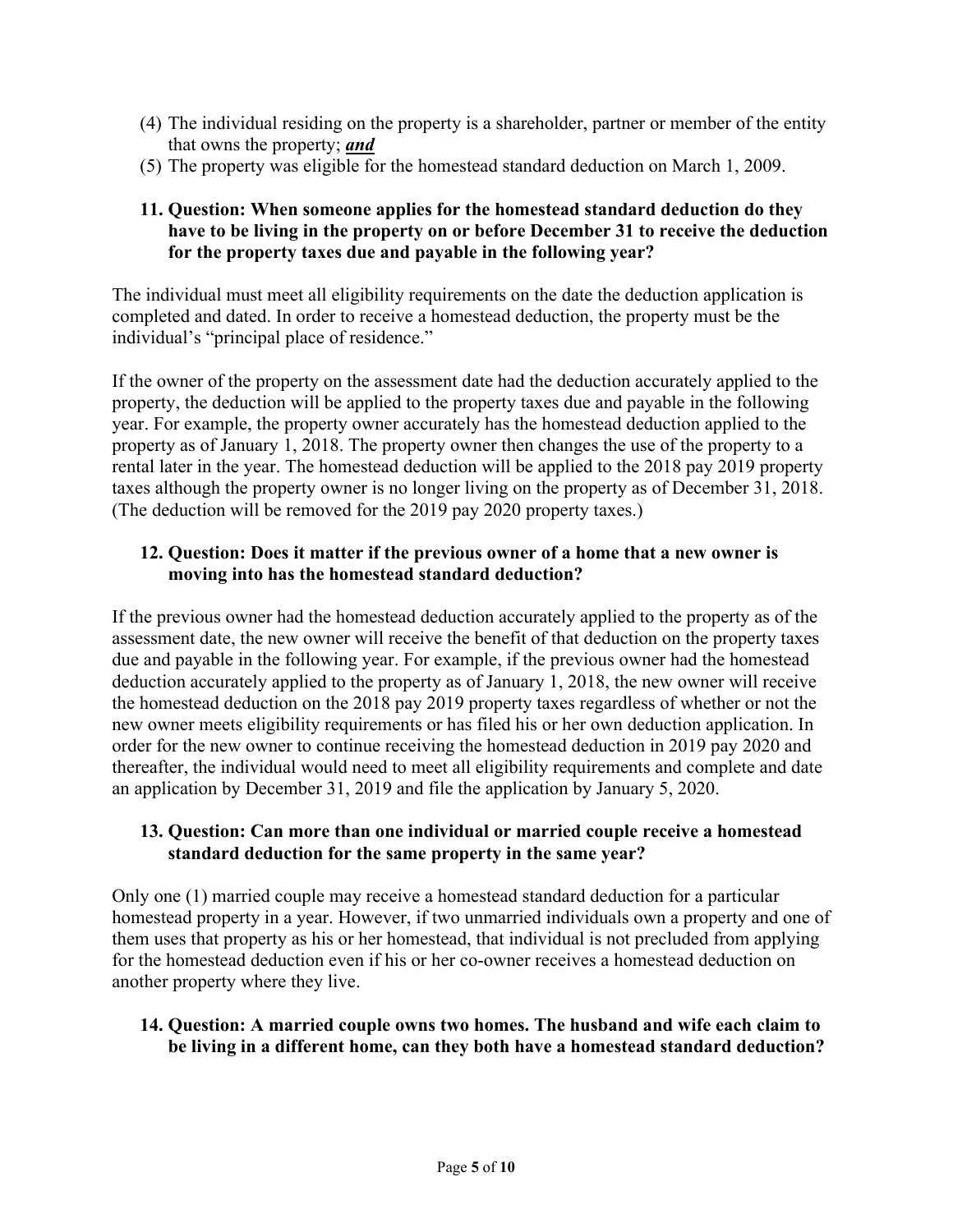A married couple is limited to one homestead standard deduction statewide regardless of living arrangements or how the properties are deeded. Under IC 6-1.1-12-37(h), the county auditor may not grant an individual or a married couple a homestead standard deduction if the individual or married couple, for the same year, claims the deduction on two (2) or more different applications for the deduction and the applications claim the deduction for different property. This same limitation applies whether the homes are located in the same or different counties.

There is a narrow exception to this prohibition where one spouse lives out of state and each spouse individually owns and maintains his and her own principle places of residence. (IC 6-1.1-  $12-37(n)$ ). If the property owned by the individual's spouse is located outside Indiana, the individual must file an affidavit with the county auditor containing the following information to receive the deduction:

- (1) The names of the county and state in which the individual's spouse claims a deduction substantially similar to the deduction allowed under IC 6-1.1-12-37.
- (2) A statement made under penalty of perjury that the following are true:
	- (A) That the individual and the individual's spouse maintain separate principal places of residence.
	- (B) That neither the individual nor the individual's spouse has an ownership interest in the other's principal place of residence.
	- (C) That neither the individual nor the individual's spouse has, for that same year, claimed a standard or substantially similar deduction for any property other than the property maintained as a principal place of residence by the respective individuals.

If on January 1, 2018 two individuals each own a home and are receiving the homestead standard deduction on each of those individual properties, the one homestead standard deduction limitation does not apply should the couple marry and apply for the homestead standard deduction on their joint residence. The homesteads will remain on the individual properties of the spouses for 2018 pay 2019 without affecting the eligibility of the married couple to receive the homestead standard deduction on their joint property for 2019 pay 2020.

## **15. Question: A father has a life estate with the remainder interest going to his sons. One of his sons is living on the property, but the father is not. Can the son receive the homestead standard deduction on the property?**

In order to receive the homestead standard deduction, the son must be considered an owner of the property. IC 6-1.1-1-9(f) states that when a life tenant of real property (the father in this example) is in possession of the real property, the life tenant is the owner of that property. Upon the death of the father, ownership of the property will transfer to the sons. The property is the son's principal place of residence, but he does not own the property until his father's death. Therefore, the son is ineligible to receive the homestead deduction on the property. In addition, since the property is not the principal place of residence of the father, he also is ineligible to receive the homestead deduction on the property.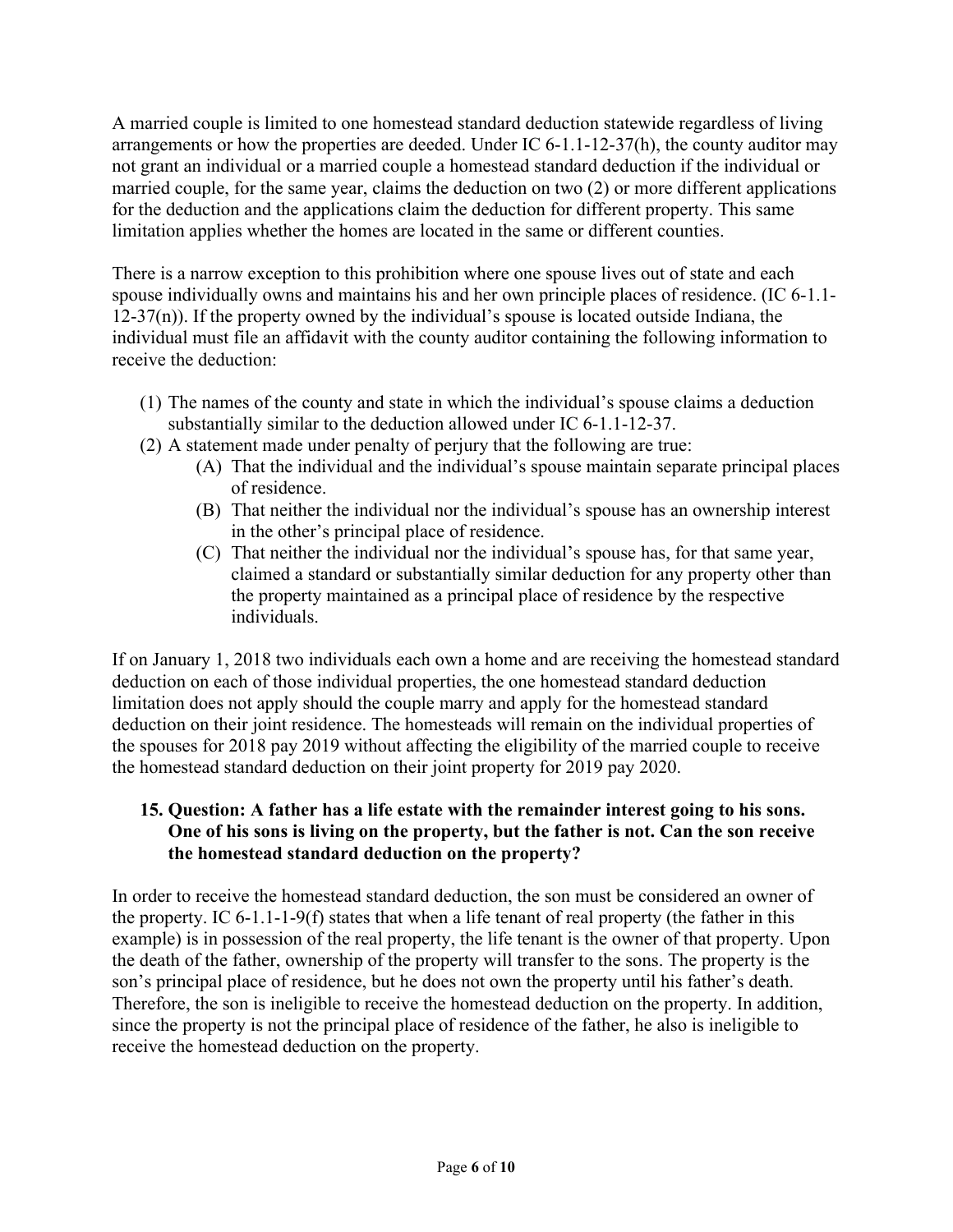#### **16. Question: Can an individual residing in a nursing home or long-term care facility still receive the homestead standard deduction?**

An individual may receive the homestead standard deduction if the individual is absent from the property while in a nursing home, hospital, or assisted living facility so long as the property is being maintained as the individual's residence and the individual has the intention of returning to the property.

#### **17. Question: A county has a lake that is surrounded by cottages. Some of the residents of these cottages are out-of-state residents that live on the lake only in the summertime. Are the out-of-state residents entitled to a homestead standard deduction on their Indiana lake cottage?**

In order to receive a homestead deduction on the Indiana property, the individual/married couple must establish that the property is their principal place of residence and that a homestead-type deduction is not received by the individual/married couple in any other county or state.

In order to determine eligibility, the county auditor may request proof that the property is the applicant's principal place of residence. Per IC 6-1.1-12-37(j), the auditor may limit the proof of eligibility to a state income tax return, valid driver's license, or a valid voter registration card. The auditor is not prohibited from requesting other forms of documentation.

If the county auditor is satisfied that the individual/married couple utilizes the lake cottage as the "principal place of residence" (as defined in 50 IAC 24-2-5) and the individual/married couple are not receiving homestead benefits on any other property, the homestead standard deduction may be applied to the lake cottage.

#### **18. Question: What are the penalties for falsely claiming the deduction?**

Under IC 6-1.1-12-37(f), a taxpayer will be liable for any additional taxes that would have been due on the property plus a 10% civil penalty on the additional taxes due if he or she fails to notify the county auditor that he or she is not eligible to receive the homestead deduction. Back taxes may be charged back to 2018 pay 2019 under IC 6-1.1-36-17 if an individual falsely receives the homestead.

Additionally, IC 6-1.1-37-3 specifies that an individual commits a Level 6 felony if they make and subscribe a property tax return, statement, or document that the individual does not believe is correct in every material respect, and the return, statement or document is certified as to the truth of the information appearing in it.

**19. Question: A taxpayer owns a house and has a homestead filed on it. She moved out of the house in August of 2018 and the property is now being used as a rental. When should the homestead deduction be removed? Would that be the same case if the mortgage and over 65 deductions also were applied to the property?**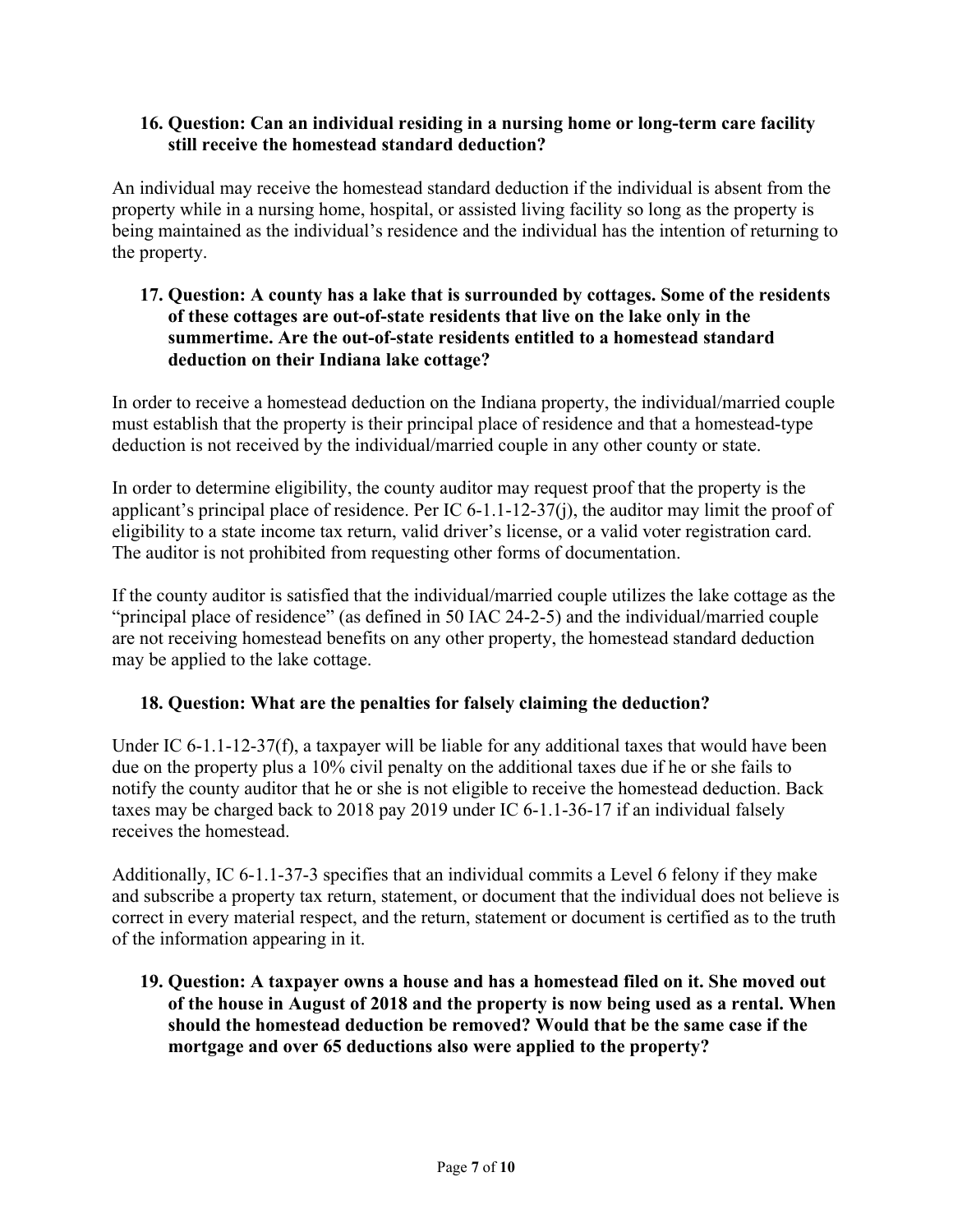Assuming the taxpayer accurately had the homestead deduction applied to the property as of January 1, 2018, the deduction will be applied to the 2018 pay 2019 property taxes. The deduction will be removed beginning with the 2019 pay 2020 property taxes.

The mortgage deduction does not require the property be the taxpayer's residence. Therefore, so long as she remains an Indiana resident and continues to meet all other eligibility requirements the mortgage deduction may remain on this property. The Over 65 Deduction requires the property be the individual's residence. Therefore, the same guidelines as outlined above for the homestead deduction would apply. Assuming Ms. Green accurately had the Over 65 Deduction applied to the property as of January 1, 2018, the deduction will be applied to the 2018 pay 2019 property taxes. The deduction should be removed beginning with the 2019 pay 2020 property taxes.

Lastly, if an individual who is receiving the homestead standard deduction changes the use of the property so that it no longer qualifies for the homestead standard deduction (i.e., the taxpayer by changing the use from homestead to rental property), the individual is required to file a certified statement with the county auditor notifying the auditor of the change of use within sixty (60) days after the date of that change. An individual who fails to file the statement with the county auditor is liable for any additional taxes that would have been due on that property plus a civil penalty equal to ten percent (10%) of the additional taxes due.

## **20. Question: A property receiving an exemption is sold to an individual on April 1, 2018. The new owner completes and dates a homestead deduction application by December 31, 2018 and files the application by January 5, 2019. Does the new owner get the non-profit exemption for 2018 pay 2019 or is it removed and the homestead granted?**

The exemption will be removed when the property is sold because it is no longer eligible for an exemption following the transfer. Assuming the new owner meets all eligibility requirements, the homestead deduction will be applied for 2018 pay 2019.

## **MORTGAGE DEDUCTION**

#### **21. Question: Can a husband and wife each file for a mortgage deduction?**

Per IC 6-1.1-12-1(b), each year a person, who is a resident of Indiana, may receive a mortgage deduction for mortgaged real property that he or she owns. A person may not have more than one mortgage deduction in his or her name. However, if a married couple owns two pieces of property and each property is mortgaged in the spouses' names, one spouse could have a mortgage deduction in his name on one property while the other spouse has a mortgage deduction in her name on the other property.

#### **22. Question: Sam buys a house after January 1, 2018. The house has a mortgage deduction on it from the previous owner. Can Sam receive this deduction for the 2018 pay 2019 property taxes?**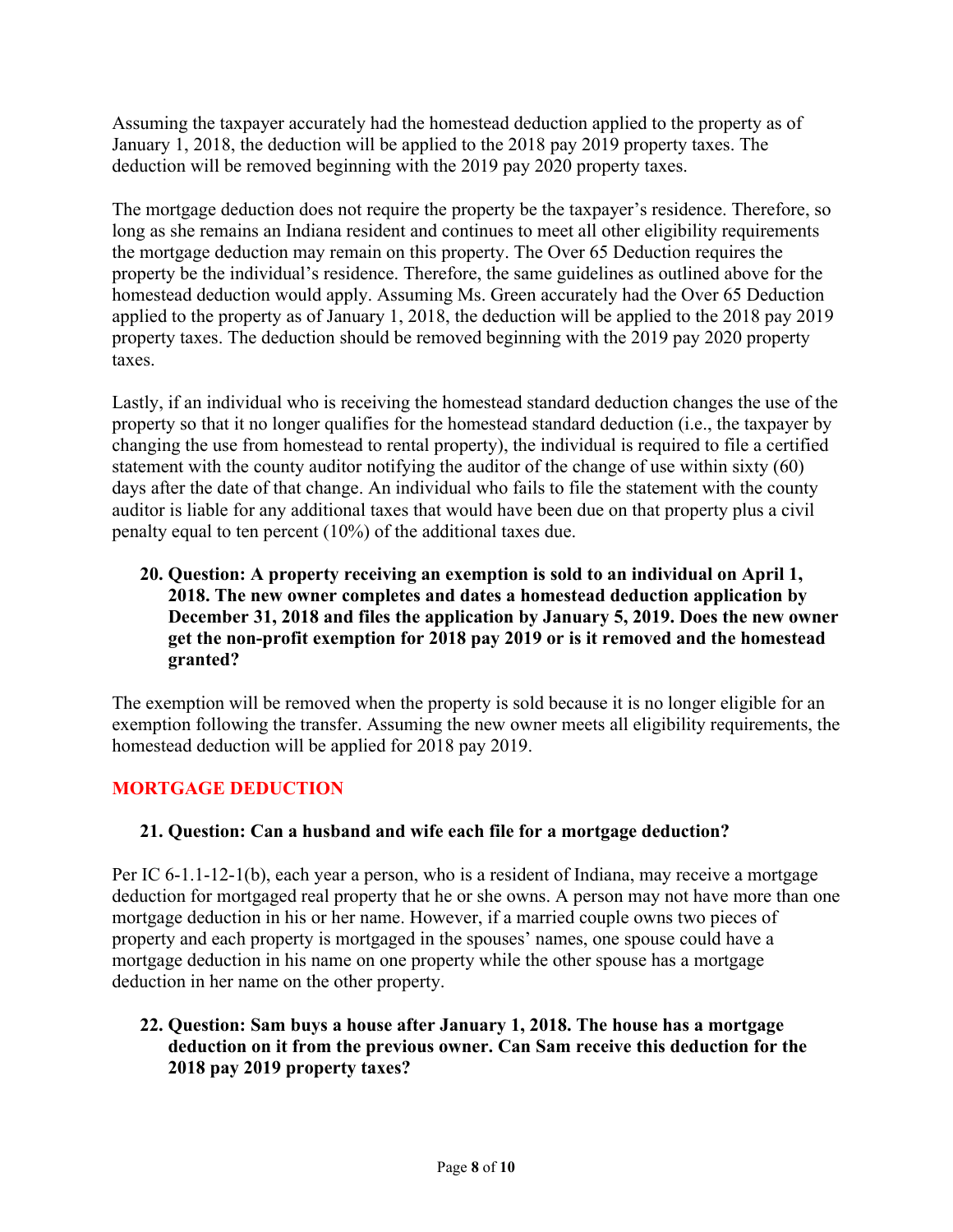Assuming the previous owner's mortgage deduction was accurately in place as of January 1, 2018, Sam will receive the benefit of this mortgage deduction on his 2018 pay 2019 property taxes. In order to continue receiving the benefit of the mortgage deduction on his 2019 pay 2020 property taxes, Sam must meet all eligibility requirements for the deduction, date and complete the deduction application by January 5, 2019.

## **DISABLED VETERAN DEDUCTIONS**

**23. Question: A widowed woman was married to a disabled veteran of the armed forces. While he was living, the deceased veteran's name was not on the deed to the property. The widow wants to apply for one of the disabled veteran's deductions on that property. Is the widow eligible to receive the veteran's deduction?**

The surviving spouse of a veteran may receive the veteran deduction if the veteran satisfied the eligibility requirements of the applicable deduction at the time of his death and the surviving spouse owns or is buying the property under contract at the time the deduction application is filed. The surviving spouse is entitled to the deduction regardless of whether the property for which the deduction is claimed was owned by the deceased veteran or the surviving spouse before the deceased veteran's death. However, there is a deduction for the surviving spouse of a World War I veteran, per IC 6-1.1-12-16, and a surviving spouse receiving that deduction cannot also receive the partially disabled veteran deduction (IC 6-1.1-12-13).

## **SALES DISCLOSURE FORM AS AN APPLICATION**

#### **24. Question: Who keeps the original sales disclosure form when it is used an application for deductions?**

The county assessor is required to keep the original sales disclosure from for five (5) years. Per the Indiana County Auditor Retention Schedule Record Series AU 10-7, the county auditor is required to keep the copies of each deduction application for at least three (3) calendar years after the sale of property, death, refinance, or other termination of a mortgage, and after the receipt of a Indiana State Board of Accounts Audit Report and the satisfaction of any unsettled charges.

#### **25. Question: What if a sales disclosure form is signed on December 31 but not filed until two weeks later? What date should be used for applying the deduction? Is there a deadline for title companies to submit sales disclosure forms to the county auditor?**

Indiana Code 6-1.1-12-44 provides that a sales disclosure form:

- (1) that is submitted:
	- (A) as a paper form; or
	- (B) electronically;

on or before December 31 of a calendar year to the county assessor by or on behalf of the purchaser of a homestead assessed as real property;

(2) that is accurate and complete;